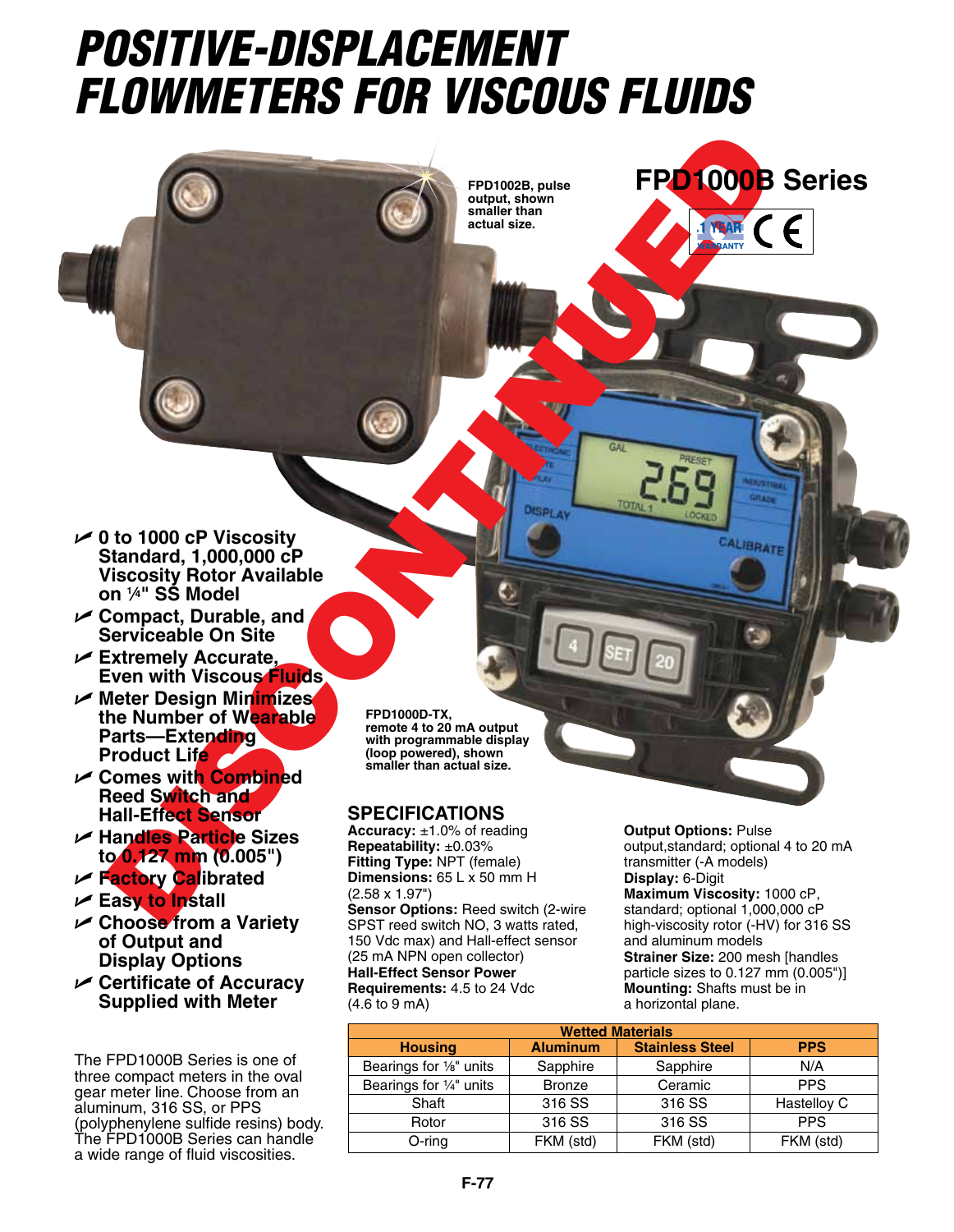**Strain Relief:** Hubble PG7 **Electrical Connections:** Female 1/2-20 UNF-2B **Cable:** Belden 9363 **Cable Length:** 6 m (20') **Mounting:** Wall, panel or pipe **Power Supply:**

**-TX Models:** 2-wire, loop powered **-BAT Models:** 9 Vdc lithium battery **Configuration:** 2 Totals (1 cumulative, 1 batch) Rate (GAL, LTR, 2 user-defined) **Operating Ambient:** -18 to 60°C (0 to 140°F) **Materials: Enclosure:** Acetal, amorphous nylon (display units only), silicone, polyester **Seals:** FKM **Fasteners:** Stainless steel **Cable Insulation:** PVC **Shipping Weight:** 0.9 kg (2 lb)

| FPO1002B, pulse<br>output, shown smaller<br>than actual size. |  |
|---------------------------------------------------------------|--|

| <b>Meter Size</b>                      | <b>Weight</b><br>kg (lb) | <b>Max Temp</b><br>$^{\circ}$ C ( $^{\circ}$ F) | <b>Max Pressure</b><br>bar (psi) | <b>Typical</b><br><b>K Factors (PPG)</b> | <b>Frequency</b><br>Range (Hz) |
|----------------------------------------|--------------------------|-------------------------------------------------|----------------------------------|------------------------------------------|--------------------------------|
| $\frac{1}{8}$ " Aluminum               | 0.45(1.0)                | 80 (176)                                        | 5(75)                            | 5855.4                                   | 0.2 to 21.5                    |
| $\frac{1}{8}$ " 316 SS*                | 0.91(2.0)                | 120 (248)                                       | 55 (800)                         | 5855.4                                   | $0.2$ to 21.5                  |
| 1/4" Aluminum/PPS                      | 0.45(1.0)                | 80 (176)                                        | 5(75)                            | 3785.4                                   | 0.6 to 27.8                    |
| $\frac{1}{4}$ " 316 SS*                | 0.91(2.0)                | 120 (248)                                       | 55 (800)                         | 1514.2                                   | 1.7 to 55.5                    |
| $\frac{1}{4}$ " 316 SS High Flow       | 0.91(2.0)                | 120 (248)                                       | 10(150)                          | 1514.2                                   | 1.7 to 55.5                    |
| $\frac{1}{4}$ " 316 SS (-HP) High Flow | 0.91(2.0)                | 120 (248)                                       | 551 (8000)                       | 1514.2                                   | 1.7 to 55.5                    |
| $1/4$ " Aluminum/PPS High Flow         | 0.45(1.0)                | 80 (176)                                        | 5(75)                            | 1514.2                                   | 1.7 to 55.5                    |
|                                        |                          |                                                 |                                  |                                          |                                |

| <b>-IA MOUSE.</b> Z-WILE, IOOD DOWELED<br>-BAT Models: 9 Vdc lithium battery<br>Configuration: 2 Totals (1 cumulative,<br>1 batch) Rate (GAL, LTR, 2 user-defined) |                                            |                          |            | ויורו ופוסטט<br><b>Fasteners: Stainless steel</b><br><b>Cable Insulation: PVC</b><br>Shipping Weight: 0.9 kg (2 lb)<br>Enclosure: NEMA 4X (IP66) |                |                                  |                           | FP01002B, pulse<br>output, shown smaller<br>than actual size. |                                      |
|--------------------------------------------------------------------------------------------------------------------------------------------------------------------|--------------------------------------------|--------------------------|------------|--------------------------------------------------------------------------------------------------------------------------------------------------|----------------|----------------------------------|---------------------------|---------------------------------------------------------------|--------------------------------------|
| <b>Meter Size</b>                                                                                                                                                  |                                            | <b>Weight</b><br>kg (lb) |            | <b>Max Temp</b><br>$^{\circ}$ C ( $^{\circ}$ F)                                                                                                  |                | <b>Max Pressure</b><br>bar (psi) |                           | <b>Typical</b><br><b>K Factors (PPG)</b>                      | <b>Frequency</b><br>Range (Hz)       |
| $\frac{1}{8}$ " Aluminum                                                                                                                                           |                                            |                          |            | 80(176)                                                                                                                                          |                | 5(75)                            |                           | 5855.4                                                        | 0.2 to 21.5                          |
| $\frac{1}{8}$ " 316 SS*                                                                                                                                            |                                            | 0.45(1.0)<br>0.91(2.0)   |            | 120 (248)                                                                                                                                        | 55 (800)       |                                  | 5855.4                    |                                                               | 0.2 to 21.5                          |
| 1/4" Aluminum/PPS                                                                                                                                                  |                                            |                          | 0.45(1.0)  | 80(176)                                                                                                                                          |                |                                  | 3785.4                    |                                                               | $0.6$ to 27.8                        |
| $\frac{1}{4}$ " 316 SS*                                                                                                                                            |                                            | 0.91(2.0)                |            | 120 (248)                                                                                                                                        |                | 5(75)<br>55 (800)                |                           |                                                               | 1.7 to 55.5                          |
|                                                                                                                                                                    |                                            |                          |            |                                                                                                                                                  |                |                                  | 1514.2<br>1514.2          |                                                               |                                      |
| $\frac{1}{4}$ " 316 SS High Flow                                                                                                                                   |                                            | 0.91(2.0)                |            | 120(248)                                                                                                                                         |                | 10(150)                          |                           |                                                               | 1.7 to 55.5                          |
| 1/4" 316 SS (-HP) High Flow                                                                                                                                        |                                            | 0.91(2.0)                |            | 120(248)                                                                                                                                         |                | 551 (8000)                       |                           | 1514.2                                                        | 1.7 to 55.5                          |
| 1/4" Aluminum/PPS High Flow<br>* Standard (without "-IP" option) models delivered prior to January 1, 20                                                           |                                            | 0.45(1.0)                |            | 80(176)                                                                                                                                          | ive a          | 5(75)                            |                           | 1514.2<br>um pressure of 10 bar (150 psi).                    | 1.7 to 55.5                          |
|                                                                                                                                                                    |                                            |                          |            |                                                                                                                                                  |                |                                  |                           |                                                               |                                      |
|                                                                                                                                                                    |                                            |                          |            |                                                                                                                                                  |                |                                  |                           |                                                               |                                      |
| <b>To Order</b>                                                                                                                                                    |                                            |                          |            |                                                                                                                                                  |                |                                  |                           |                                                               |                                      |
| <b>Aluminum</b><br><b>Model No.</b>                                                                                                                                | <b>Stainless Steel</b><br><b>Model No.</b> |                          | <b>PPS</b> | Model No.                                                                                                                                        | <b>Display</b> | <b>Analog</b><br><b>Output</b>   | <b>NPT</b><br><b>Size</b> | <b>Flowrate</b><br><b>GPH</b>                                 | Flow Rate $< 5$<br><b>Centipoise</b> |
| <b>FPD1001B</b>                                                                                                                                                    | <b>FPD1201B</b>                            |                          |            |                                                                                                                                                  |                |                                  | $\frac{1}{8}$             | 0.13 to 13.20                                                 | 0.53 to 13.20                        |
| FPD1001B-D                                                                                                                                                         | FPD1201B-D                                 |                          |            |                                                                                                                                                  | Y              |                                  | $\frac{1}{8}$             | 0.13 to 13.20                                                 | 0.53 to 13.20                        |
| FPD1001B-D-A                                                                                                                                                       | FPD1201B-D-A                               |                          |            |                                                                                                                                                  | Y              | Y                                | $\frac{1}{8}$             | 0.13 to 13.20                                                 | 0.53 to 13.20                        |
| FPD1001B-A                                                                                                                                                         | <b>FPD1201B-A</b>                          |                          |            |                                                                                                                                                  |                | Y                                | $\frac{1}{8}$             | 0.13 to 13.20                                                 | 0.53 to 13.20                        |
| <b>FPD1002B</b>                                                                                                                                                    | <b>FPD1202B</b>                            |                          |            | <b>FPD1102B</b>                                                                                                                                  |                |                                  | $\frac{1}{4}$             | 0.53 to 26.40                                                 | 1.32 to 26.40                        |
| FPD1002B-D                                                                                                                                                         | FPD1202B-D                                 |                          |            | <b>FPD1102B-D</b>                                                                                                                                | Y              |                                  | $\frac{1}{4}$             | 0.53 to 26.40                                                 | 1.32 to 26.40                        |
| FPD1002B-D-A                                                                                                                                                       | FPD1202B-D-A-                              |                          |            | <b>FRD1102B-D-A</b>                                                                                                                              | Υ              | Υ                                | $\frac{1}{4}$             | 0.53 to 26.40                                                 | 1.32 to 26.40                        |
| FPD1002B-A                                                                                                                                                         | <b>FPD1202B-A</b>                          |                          |            | <b>FPD1102B-A</b>                                                                                                                                |                | Y                                | $\frac{1}{4}$             | 0.53 to 26.40                                                 | 1.32 to 26.40                        |
| <b>FPD1003B</b>                                                                                                                                                    | <b>FPD1203B</b>                            |                          |            | <b>FP</b> D1103B                                                                                                                                 |                |                                  | $\frac{1}{4}$             | 4 to 132                                                      | 6 to 132                             |
| FPD1003B-D                                                                                                                                                         | <b>FPD1203B-D</b>                          |                          |            | FPD1103B-D5                                                                                                                                      | Y              | —                                | $\frac{1}{4}$             | 4 to 132                                                      | 6 to 132                             |
| FPD1003B-D-A                                                                                                                                                       | FP01203B-D-A                               |                          |            | FPD1103B-D-A                                                                                                                                     | Y              | Υ                                | $\frac{1}{4}$             | 4 to 132                                                      | 6 to 132                             |
| FPD1003B-A                                                                                                                                                         | <b>FPD1203B-A</b>                          |                          |            | FPD1103B-A                                                                                                                                       |                | Y                                | $\frac{1}{4}$             | 4 to 132                                                      | 6 to 132                             |
| <b>Accessories</b>                                                                                                                                                 |                                            |                          |            |                                                                                                                                                  |                |                                  |                           |                                                               |                                      |
| <b>Model Number</b>                                                                                                                                                | <b>Description</b>                         |                          |            |                                                                                                                                                  |                |                                  |                           |                                                               |                                      |
| <b>FPD10004TX</b>                                                                                                                                                  |                                            |                          |            | Remote 4 to 20 mA output-loop powered, 8.5 to 35 Vdc, 25 mA                                                                                      |                |                                  |                           |                                                               |                                      |
| <b>FPD1000D-TX</b>                                                                                                                                                 |                                            |                          |            | Remote 4 to 20 mA output with programmable display-loop powered                                                                                  |                |                                  |                           |                                                               |                                      |
| FPD1000D-BAT                                                                                                                                                       |                                            |                          |            | Remote battery-powered programmable display                                                                                                      |                |                                  |                           |                                                               |                                      |

**Accessories Model Number Description FPD1000-TX** Remote 4 to 20 mA output—loop powered, 8.5 to 35 Vdc, 25 mA **FPD1000D-TX** Remote 4 to 20 mA output with programmable display—loop powered **FPD1000D-BAT** Remote battery-powered programmable display **FPW-15** 15V power supply **DPF701** Frequency-input panel meter for rate or totalization, see page M-5 for complete details **FPD-BAT** 9V lithium battery replacement

*Comes complete with operator's manual.*

*Aluminum models are not recommended for water applications.*

*For Perfluoroelastomer O-rings add suffix "-K" to model number, for additional cost.*

*For 1,000,000 cP high-viscosity rotor option add suffix "-HV" to model number, for additional cost (-HV option available on FPD1003B, FPD1203B and FPD1103B series only).*

*Ordering Examples: FPD1102B, PPS flowmeter, 0.53 to 26.40 GPH.*

*FPD1203B, 316 SS flowmeter, 4 to 132 GPH.*